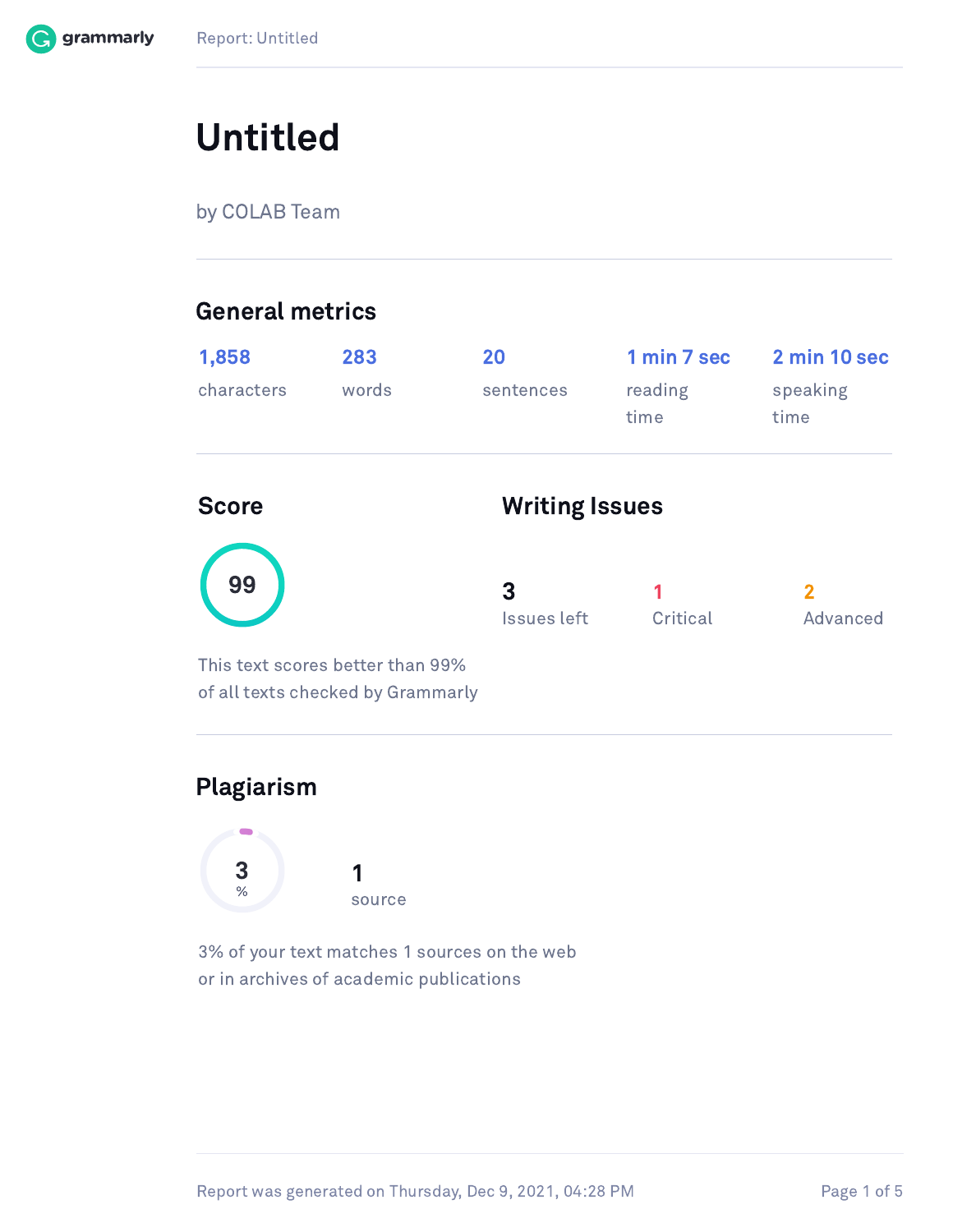### Report: Untitled

### Writing Issues

| $\left( 2\right)$<br>$\mathbf{2}$ | <b>Clarity</b><br><b>Wordy sentences</b>  |  |
|-----------------------------------|-------------------------------------------|--|
| (1)<br>1                          | <b>Correctness</b><br>Improper formatting |  |

### Unique Words **58%**

Measures vocabulary diversity by calculating the percentage of words used only once in your document

### Rare Words 28%

Measures depth of vocabulary by identifying words that are not among the 5,000 most common English words.

rare words

unique words

### Word Length 5

Measures average word length example and characters per word

### Sentence Length 14.2

Measures average sentence length words per sentence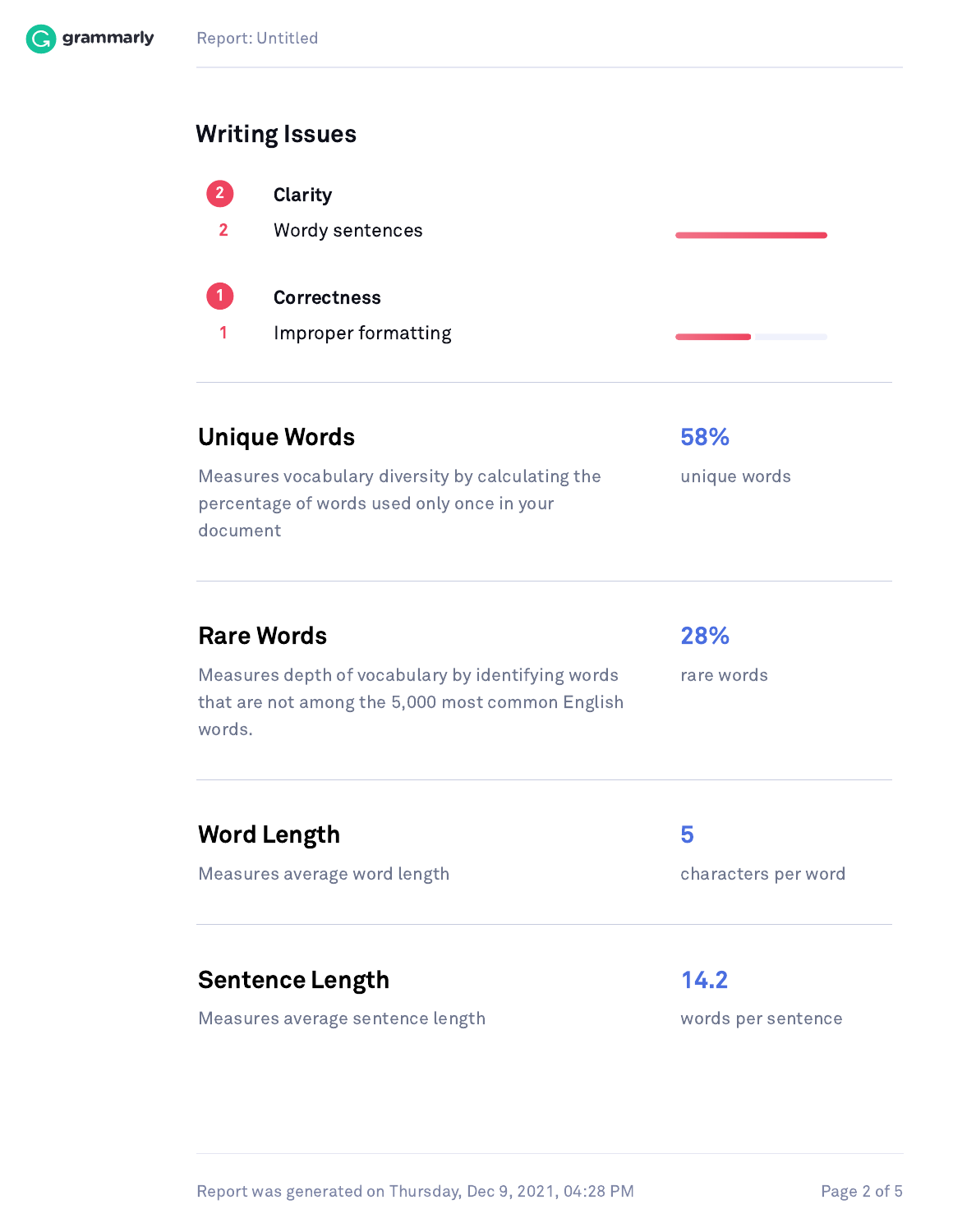4

## Untitled

 $\mathcal{L}_\text{max}$ 

## APPSOCIO VR GAME DEVELOPMENT SERVICE: A WAY TO GET TRANSPORTED TO NEW WORLDS

 $\mathcal{L}_\text{max} = \frac{1}{2} \sum_{i=1}^n \mathcal{L}_\text{max}(\mathbf{z}_i - \mathbf{z}_i)$ 

Coastal Highway Lewes, Delaware, December 8, 2021--- Appsocio has announced that their VR game development services help businesses grow. With more than  $34$  billion in annual revenue. Appsocio is a leading global developer of interactive games worldwide. Their core belief is creating engaging and immersive experiences for mobile games means creating something more than just a game.

They take the mobile game idea and turn it into an app experience that's even more than a game. Appsocio creates a fully-featured game application that enhances how users connect, share content, or gain in-depth insights about themselves or their world. In addition, their product designer creates stunning visuals for all game types so users can play without worrying about performance.

Appsocio game developer stated that "VR is blowing up, and so is VR game app development. At Appsocio, we help companies by creating their own VR game apps.We've got all sorts of templates to choose from, or you can come up with your own. We work hard to make sure you get high-quality VR game apps on the market quickly. We stand different in the market as we got all the tools and materials needed to build the most immersive games on earth". 2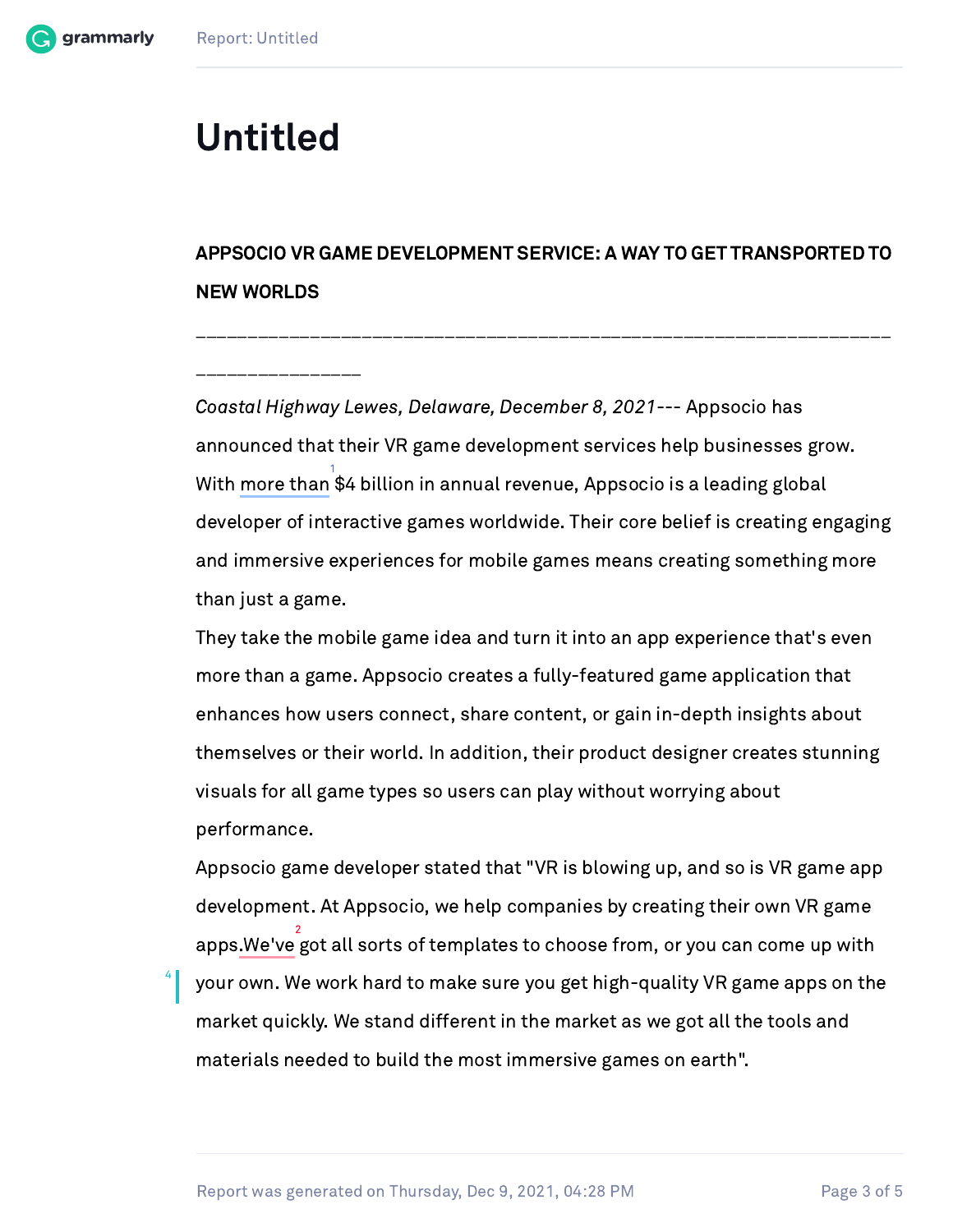

For more information visit our website:

[www.appsocio.com](http://www.appsocio.com/)

Media team,

[info@appsocio.com](mailto:info@appsocio.com)

+1-302-597-7401